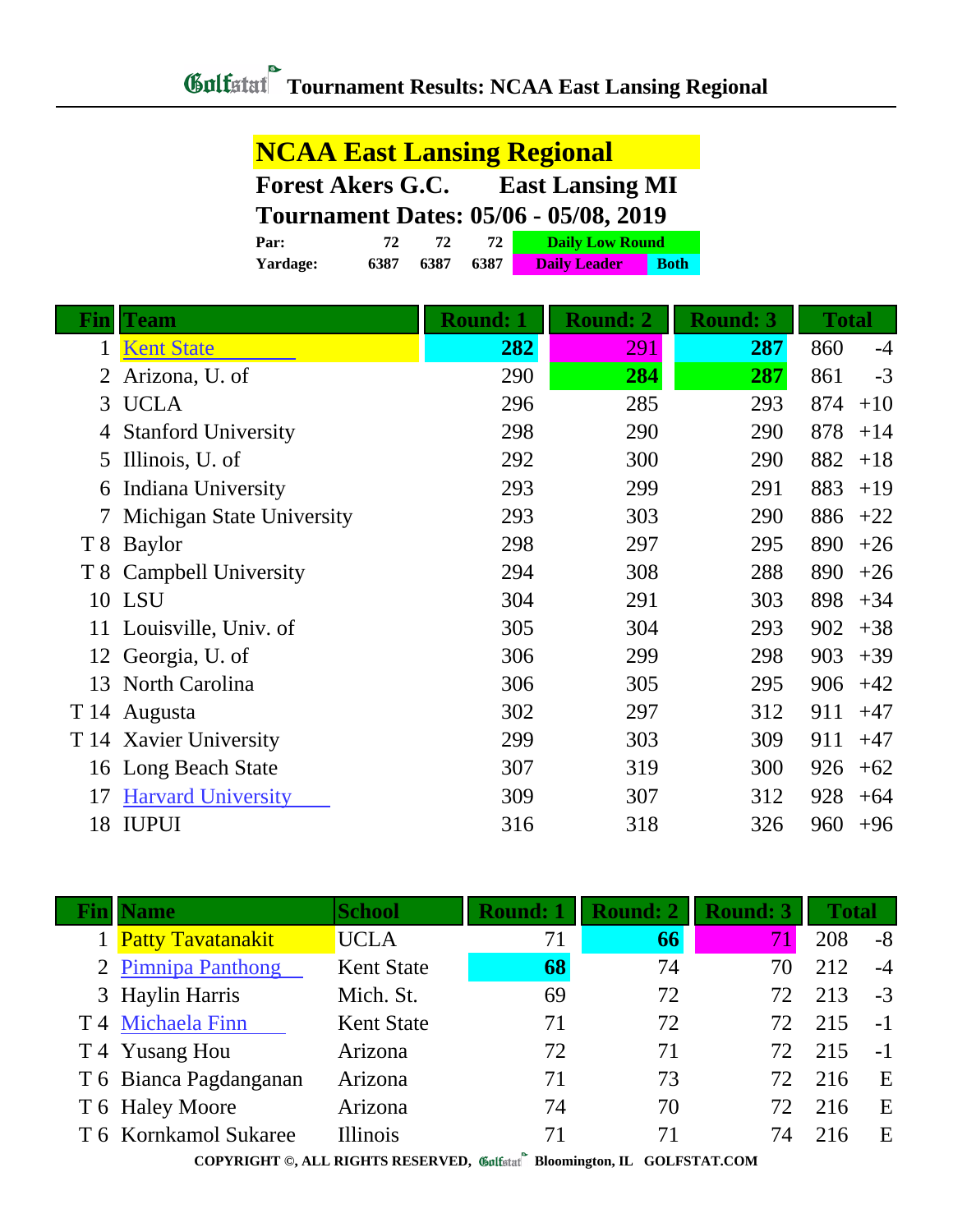## **Fin Name School Round: 1 Round: 2 Round: 3 Total** T 6 Mikayla Fitzpatrick Xavier 72 73 71 216 E 10 Tristyn Nowlin Illinois 74 76 **67** 217 +1 T 11 Allyson Geer-Park Mich. St. 73 73 72 218 +2 T 11 Bethany Wu UCLA 70 75 73 218 +2 T 11 Erin Harper Indiana 73 75 70 218 +2 T 11 [Thita Pakdeesettakul](http://www.golfstat.com/ultimate/W056web/W056index.htm?p=J) Kent State 71 76 71 218 +2 T 15 Anna Nordfors Campbell  $\overline{72}$   $\overline{79}$   $\overline{68}$   $\overline{219}$   $\overline{+3}$ T 15 Cecilie Finne-Ipsen Charlotte 75 73 71 219 +3 T 15 Kirsty Hodgkins Colorado 72 71 76 219 +3 T 15 Ya Chun Chang Arizona 75 73 71 219 +3 T 19 [Chloe Salort](http://www.golfstat.com/ultimate/W056web/W056index.htm?p=I) Kent State 72 74 74 220 +4 T 19 Kari Bellville Indiana 10 70 75 75 220 +4 T 19 Kendall Griffin LSU 79 69 72 220 +4 T 19 Tereza Melecka ETSU 77 70 73 220 +4 T 23 Albane Valenzuela Stanford 76 73 72 221 +5 T 23 Aline Krauter Stanford 76 71 74 221 +5 T 23 Gurleen Kaur Baylor 73 69 79 221 +5 T 23 Lauren Hartlage Louisville 72 78 71 221 +5 T 27 Andrea Lee Stanford 75 73 74 222 +6 T 27 Clare Legaspi UCLA 75 70 77 222 +6 T 27 Erica Chiang Baylor 72 75 75 222 +6 T 27 Isabell Ekstrom Campbell 74 78 70 222 +6

T 27 Priscilla Schmid Indiana 73 74 75 222 +6 T 27 Sandra Nordaas Arizona 73 70 79 222 +6 T 33 Alexis Miestowski Indiana 77 75 71 223 +7 T 33 Bing Singhsumalee Illinois 71 78 74 223 +7 T 33 Euna Pak Long Beach 73 78 72 223 +7 T 33 Harmie Constantino Georgia 77 71 75 223 +7 T 33 Jo Hua Hung Georgia 76 76 71 223 +7 T 33 [Karoline Stormo](http://www.golfstat.com/ultimate/W056web/W056index.htm?p=E) Kent State 76 71 76 223 +7 T 39 [Anina Ku](http://www.golfstat.com/ultimate/W200web/W200index.htm?p=K) Harvard 76 74 74 224 +8 T 39 Brynn Walker UNC 81 72 71 224 +8 T 39 Hee Ying Loy ETSU 75 78 71 224 +8 T 39 Linda Lundqvist Augusta 75 72 77 224 +8 T 39 Margot Bechadergue Louisville 74 78 72 224 +8

## **Tournament Results: NCAA East Lansing Regional**

**COPYRIGHT ©, ALL RIGHTS RESERVED, Bloomington, IL GOLFSTAT.COM**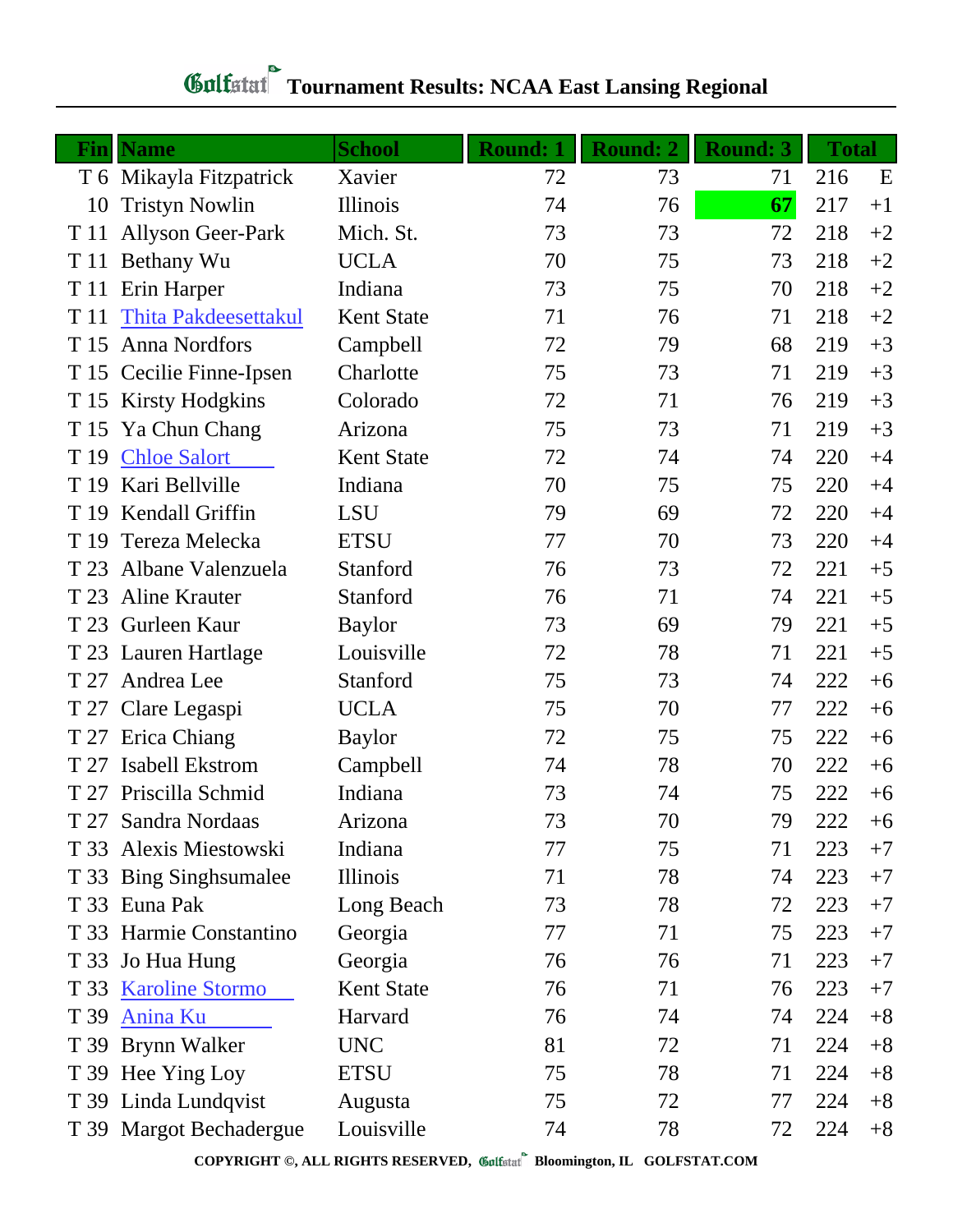| Finll | <b>Name</b>               | <b>School</b> | <b>Round: 1</b> | <b>Round: 2</b> | <b>Round: 3</b> | <b>Total</b> |
|-------|---------------------------|---------------|-----------------|-----------------|-----------------|--------------|
|       | T 39 Maria Vesga          | <b>Baylor</b> | 76              | 74              | 74              | 224<br>$+8$  |
| T 39  | Mikayla Smith             | Xavier        | 73              | 77              | 74              | 224<br>$+8$  |
| T 39  | Yurika Tanida             | Mich. St.     | 75              | 79              | 70              | $+8$<br>224  |
| T 47  | <b>Ashley Lau</b>         | Michigan      | 76              | 77              | 72              | 225<br>$+9$  |
| T 47  | Mika Liu                  | Stanford      | 71              | 73              | 81              | 225<br>$+9$  |
| T 47  | Monica Dibildox           | <b>LSU</b>    | 76              | 71              | 78              | 225<br>$+9$  |
|       | T 47 Ziyi (Emily) Wang    | Stanford      | 78              | 77              | 70              | 225<br>$+9$  |
| 51    | <b>Emily Hawkins</b>      | Campbell      | 71              | 76              | 79              | $226 + 10$   |
|       | 52 Kathleen Gallagher     | <b>LSU</b>    | 78              | 74              | 75              | $227 + 11$   |
|       | T 53 Cecilia Diez-Moliner | Augusta       | 73              | 75              | 80              | $228 + 12$   |
|       | T 53 Kelly Whaley         | <b>UNC</b>    | 70              | 77              | 81              | $228 + 12$   |
|       | T 53 Mariel Galdiano      | <b>UCLA</b>   | 80              | 74              | 74              | $228 + 12$   |
|       | T 56 Crystal Wang         | Illinois      | 76              | 76              | 77              | $229 + 13$   |
|       | T 56 Elizabeth Wang       | Harvard       | 75              | 77              | 77              | $229 + 13$   |
|       | T 56 Emma Albrecht        | Notre Dame    | 77              | 74              | 78              | $229 + 13$   |
|       | T 56 Jenny Bae            | Georgia       | 79              | 76              | 74              | $229 + 13$   |
|       | T 56 Olivia Cason         | Louisville    | 81              | 72              | 76              | $229 + 13$   |
|       | T 61 Anna Svanka          | Campbell      | 82              | 75              | 73              | $230 + 14$   |
|       | T 61 Gaby Coello          | Georgia       | 76              | 76              | 78              | $230 + 14$   |
|       | T 61 Katie Hallinan       | Illinois      | 78              | 77              | 75              | $230 + 14$   |
| T 61  | <b>Mary Parsons</b>       | Indiana       | 78              | 76              | 76              | $230 + 14$   |
|       | T 61 Teresa Diez-Moliner  | Augusta       | 77              | 75              | 78              | $230 + 14$   |
|       | T 66 Charlotte Alran      | Augusta       | 77              | 75              | 79              | $231 + 15$   |
|       | T 66 Diane Baillieux      | <b>Baylor</b> | 77              | 83              | 71              | $231 + 15$   |
|       | T 66 Haley Tygret         | Long Beach    | 79              | 75              | 77              | $231 + 15$   |
|       | T 66 Jennifer Zhou        | <b>UNC</b>    | 85              | 76              | 70              | $231 + 15$   |
|       | T 66 Paz Marfa            | Mich. St.     | 76              | 79              | 76              | $231 + 15$   |
| 71    | <b>Mairead Martin</b>     | Louisville    | 78              | 76              | 78              | $232 + 16$   |
|       | T 72 Emma Bradley         | <b>Baylor</b> | 79              | 79              | 75              | $233 + 17$   |
|       | T 72 Marion DeBove        | <b>IUPUI</b>  | 74              | 78              | 81              | $233 + 17$   |
|       | T 72 Presley Baggett      | LSU           | 74              | 81              | 78              | $233 + 17$   |
|       | T 72 Stacey White         | Campbell      | 77              | 79              | 77              | $233 + 17$   |
|       | 76 Alden Wallace          | LSU           | 76              | 77              | 81              | $234 + 18$   |
| T 77  | <b>Andie Shukow</b>       | Xavier        | 76              | 76              | 83              | $235 + 19$   |
|       | T 77 Ava Bergner          | <b>UNC</b>    | 76              | 81              | 78              | $235 + 19$   |

## **Gulfatat** Tournament Results: NCAA East Lansing Regional